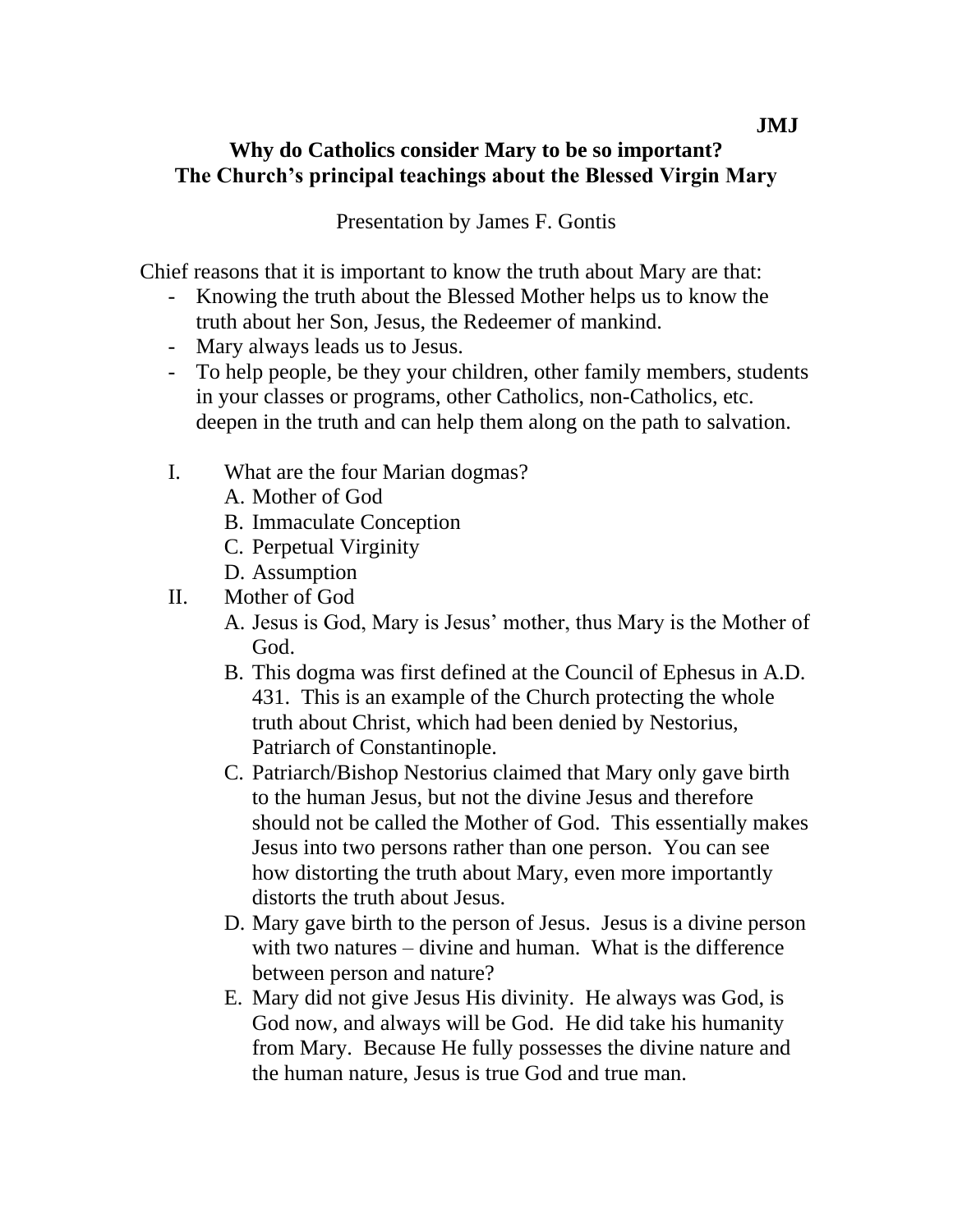- F. However, Mary did not merely give birth to a nature, but rather, to the one Person of Jesus, Who is a Divine Person  $(2<sup>nd</sup>$  Person of the Trinity) with two natures (divine and human). When a woman gives birth, you won't hear her say, "Look at this little nature in my arms," but she might say, "Look at this little person in my arms," or something close to that.
- G. The Second Person of the Holy Trinity honored this woman above all women by becoming her Son. Jesus is Son of God and Son of Mary. If he honored her so, then we should honor her and love her.
- H. God the Son is the only Person who ever lived who chose His birth mother. She becomes His mother the moment He becomes incarnate in her womb by the power of the Holy Spirit.
- I. Mary as the "Ark of the New Covenant"
	- 1. 2 Samuel 6: 14-15 David "danced" before the Ark
	- 2. Luke 1: 43-44 Same word as that used in Septuagint (John the Baptist "leaped", but same word is used in the Greek "danced." Thus the infant John, "danced" in Elizabeth's womb before the new ark).
	- 3. The Old Ark carried the stone tablets of the law, the 10 commandments, the New Ark carries the Lawgiver Himself. The Old Ark carried the staff of Aaron the High Priest, the New Ark carries the Eternal High Priest. The Old Ark carried manna from the desert, the New Ark carries the Bread of Life.
- J. We can never love Mary more than Jesus does.
- III. The Immaculate Conception
	- A. "The most Blessed Virgin Mary was, from the first moment of her conception, by a singular grace and privilege of almighty God and by virtue of the merits of Jesus Christ, Savior of the human race, preserved immune from all stain of original sin." - Pope Pius IX, *Ineffabilis Deus*, 1854
	- B. Belief in the Immaculate Conception dates to the early centuries of the Church, but was not defined until 1854.
	- C. In her apparitions to St. Bernadette at Lourdes in 1858, the Mother of God referred to herself by saying, "I am the Immaculate Conception."
	- D. She was redeemed / saved by Jesus, too, but her redemption was anticipatory. That is, God applied the merits, which Jesus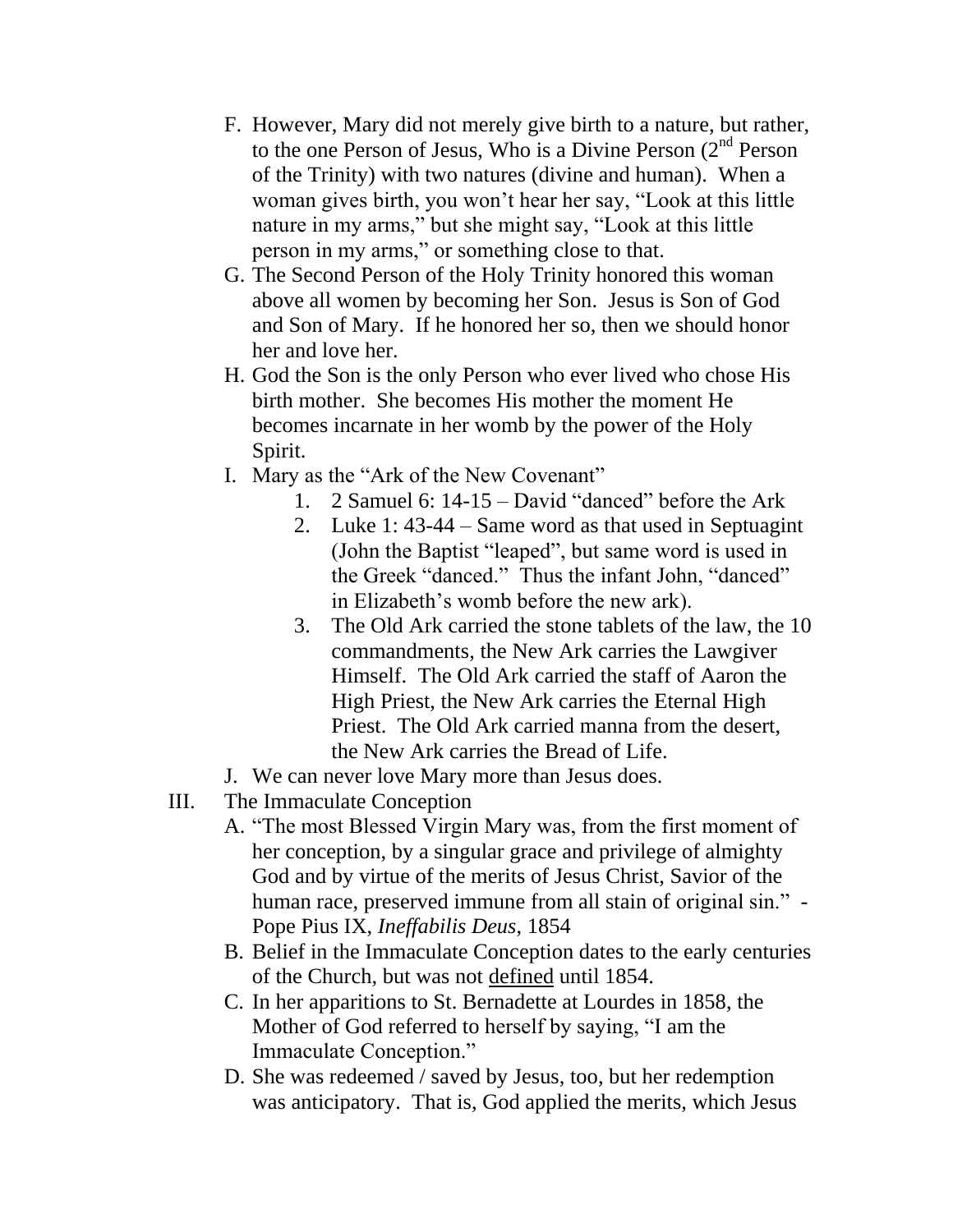gained for us on the Cross, prior to the historical act of the crucifixion. Analogy  $-2$  ways to be saved from fire:

- 1. To be pulled out of a burning building us
- 2. To be prevented from entering the burning building Mary
- E. The fruit of Christ's redemption was applied to Mary to preserve her from original sin. It is applied to us to remove sin (which ordinarily God first does for each of us when we are baptized). We need to do all that we can to teach that Baptism is not merely a symbolic act, but has life-giving and life-changing effects. We are changed ontologically by Baptism, that is, we are changed in our very being. By God's grace and her willing cooperation with His grace, Mary remained free of every personal sin her whole life long.
- F. Genesis 3: 14 -15 "I will put enmity between you and the woman and between your seed and her seed; he shall bruise your head and you shall bruise his heel." Enmity = complete opposition. Genesis 3:15 is the protoevangelion.
- G. It is appropriate that the all-Holy God would take his human nature from one un-tainted by sin.
- H. Immaculate Conception often confused with the Virgin Birth. The distinction?
	- 1. Immaculate Conception = Mary preserved from original sin from the first moment of her conception by the anticipated merits won for us by Jesus' sacrifice.
	- 2. Virgin Birth = The Blessed Virgin Mary giving birth to Jesus
- IV. Mary's Perpetual Virginity
	- A. Mary is virgin before, during, and after the birth of Jesus.
	- B. Mary's virginity is in no way to be understood as the Church saying that sex is evil or bad. To the contrary, sexual union, in its proper context, is good, even holy. The marital act is created by God for procreation and the union of spouses and sanctified by Christ through the Sacrament of Matrimony.
	- C. Mary's virginity is the sign of her undivided gift of herself to God.
	- D. Mary, as virgin and mother is model both to those who are married and to those who have been called to live out the evangelical counsels of poverty, chastity, and obedience in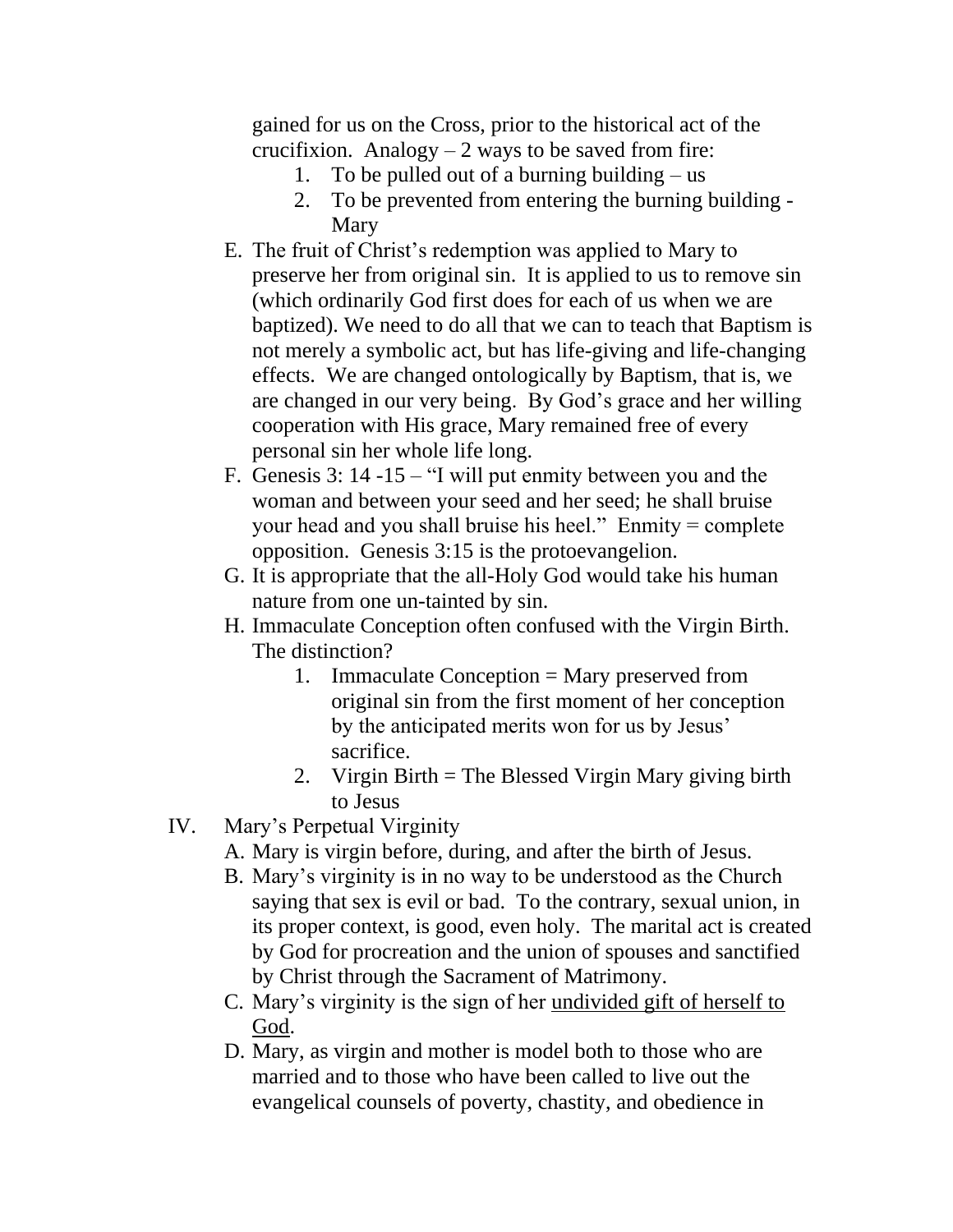consecrated virginity, for those who have chosen, virginity "for the sake of the Kingdom," cf. Mt. 19:12.

- E. Mary's virginity shows forth God's absolute initiative in the Incarnation. She was impregnated by the power of God the Holy Spirit in a holy unique way, cf. Lk. 1:35.
- F. The Church has traditionally seen Jesus' "brothers" mentioned in the Gospel to be close relatives.
	- 1. Original language terminology "brother" and "sister" was often used to refer to close relatives.
	- 2. In some languages and cultures this is still the case today.
- V. Assumption of the Blessed Virgin Mary
	- A. "Finally, the Immaculate Virgin, preserved free from all stain of original sin, when the course of her earthly life was finished, was taken up body and soul into heavenly glory, and exalted by the Lord as Queen over all things, so that she might be the more fully conformed to her Son, the Lord of lords, and conqueror of sin and death." - Pope Pius XII, *Munificentissimus Deus*, 1950.
	- B. Mary's Assumption is a result of her perfect obedience and cooperation with her Son.
	- C. Though not defined until 1950, the Assumption of the Mother of God has been believed from the time of the early Church.
	- D. The "woman clothed with the sun…" Revelation 12:1
	- 1. Refers to the Church and Mary, Mother & Model of the Church.
	- E. Mary's Assumption is a singular participation in the resurrection of Jesus.
	- F. At the same time, it is an anticipation of the glorious resurrection of all those who have died and will die in a state of sanctifying grace. Everyone will experience the Resurrection of the Body when Jesus comes again to judge the living and the dead. Our risen body will be united to our soul. For those who are with God in heaven, their risen bodies will be glorified bodies, possessing magnificent characteristics, and will be beautiful beyond our imagining.
	- G. The Assumption is often confused with the Ascension. The difference?
		- 1. The Ascension refers to Jesus going to "sit" at the right hand of the Father. He ascends by His own power.